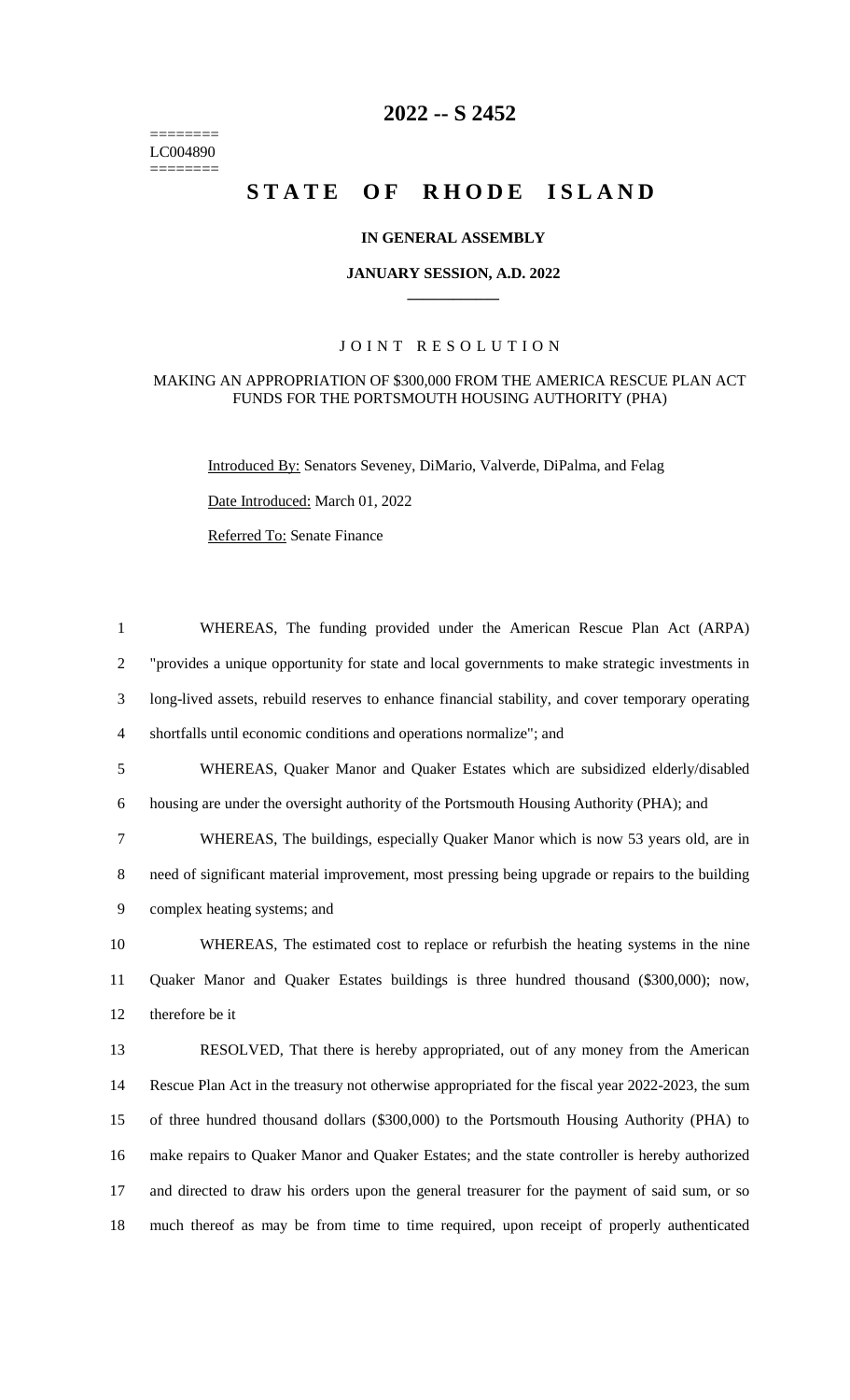1 vouchers.

 $=$ LC004890  $=$